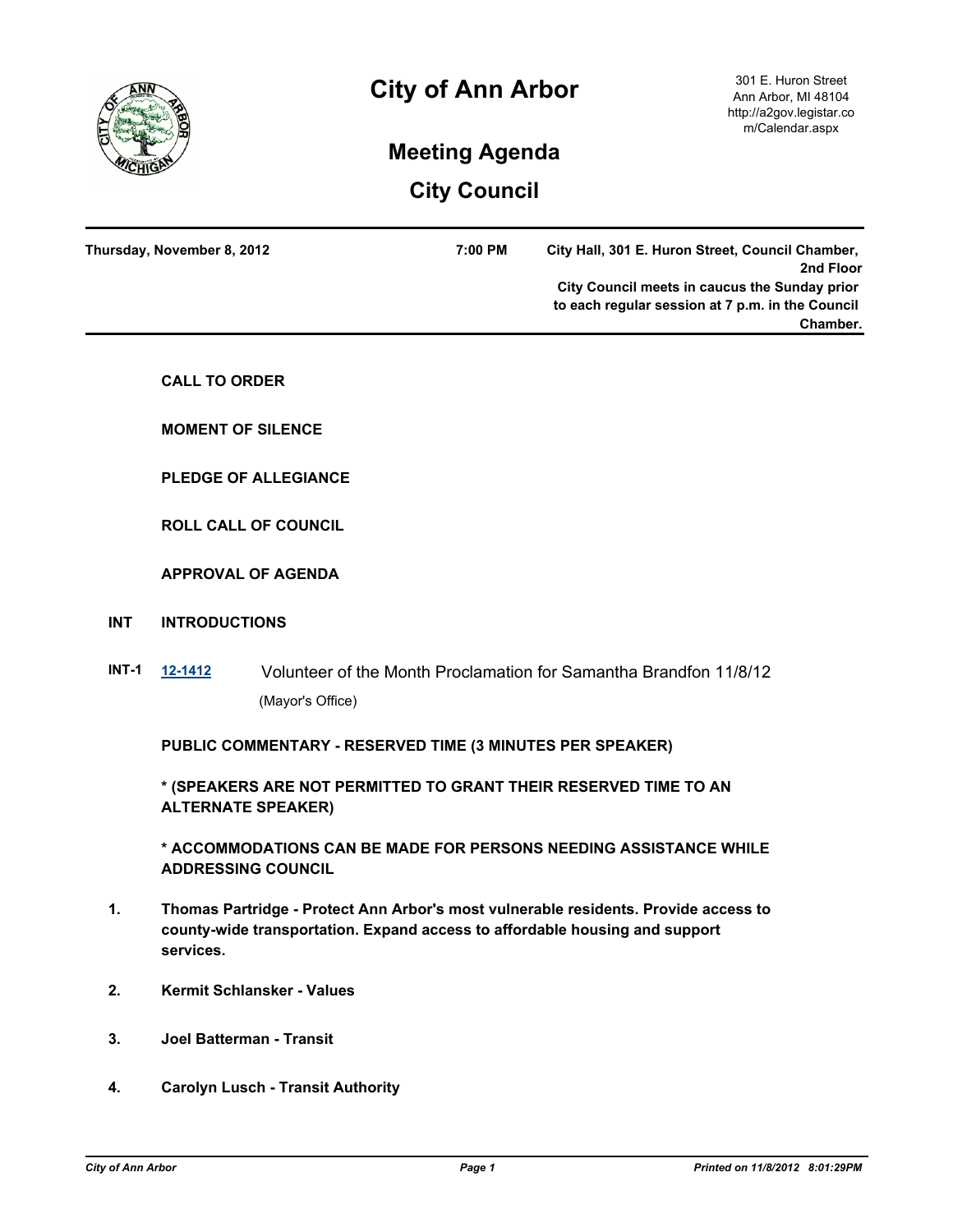# **COMMUNICATIONS FROM COUNCIL**

## **COMMUNICATIONS FROM THE CITY ADMINISTRATOR**

## **PH PUBLIC HEARINGS (3 MINUTES PER SPEAKER)**

**PH-1 [12-1178](http://a2gov.legistar.com/gateway.aspx?M=L&ID=9498)** An Ordinance to Amend Chapter 55 (Zoning), Rezoning of 8.9 Acres from PUD (Planned Unit Development District) to Revised PUD, Plymouth Green Crossings Revised PUD Zoning and Supplemental Regulations, Northwest corner of Plymouth and Green Roads (CPC Recommendation: Approval - 7 Yeas and 0 Nays) (Ordinance No. ORD-12-31)

(Community Services - Sumedh Bahl, Area Administrator)

Attachments: ORD and Supp Regs10-23-12, ORD-12-31 Briefed, Ordinance.pdf, 8/21/12 Planning Staff Report, 8/21/12 Planning Commission Minutes, 8-21-2012 CPC Draft Min for Plymouth Green Crossing Revised PUD Zoning and Site Plan.pdf

*(See B-1)*

**PH-2 [12-1158](http://a2gov.legistar.com/gateway.aspx?M=L&ID=9476)** Resolution to Approve Plymouth Green Crossings Revised PUD Site Plan, Northwest corner of Plymouth and Green Roads (CPC Recommendation: Approval - 7 Yeas and 0 Nays)

(Community Services - Sumedh Bahl, Area Administrator)

*Attachments:* 8/21/12 Planning Staff Report, 8/21/12 Planning Commission Minutes *(See DB-1)*

**PH-3 [12-1201](http://a2gov.legistar.com/gateway.aspx?M=L&ID=9525)** An Ordinance to Amend Section 5:517 of Chapter 61, Signs and Outdoor Advertising, Title V, of the Code of the City of Ann Arbor Section, to Shift the Responsibilities of the Sign Board of Appeals to the Zoning Board of Appeals (Ordinance No. ORD-12-32)

(Community Services - Sumedh Bahl, Community Services Administrator)

Attachments: Ord-12-32 Briefed, Draft Ordinance to Amend Chapter 61.pdf, 9/6/12 Planning Staff Report, 9/6/12 Planning Commission Minutes, 9-6-2012 CPC Draft Min for Amendments to Chapter 61.pdf

*(See B-2)*

# **COMMUNICATIONS FROM COUNCIL**

#### **A APPROVAL OF COUNCIL MINUTES**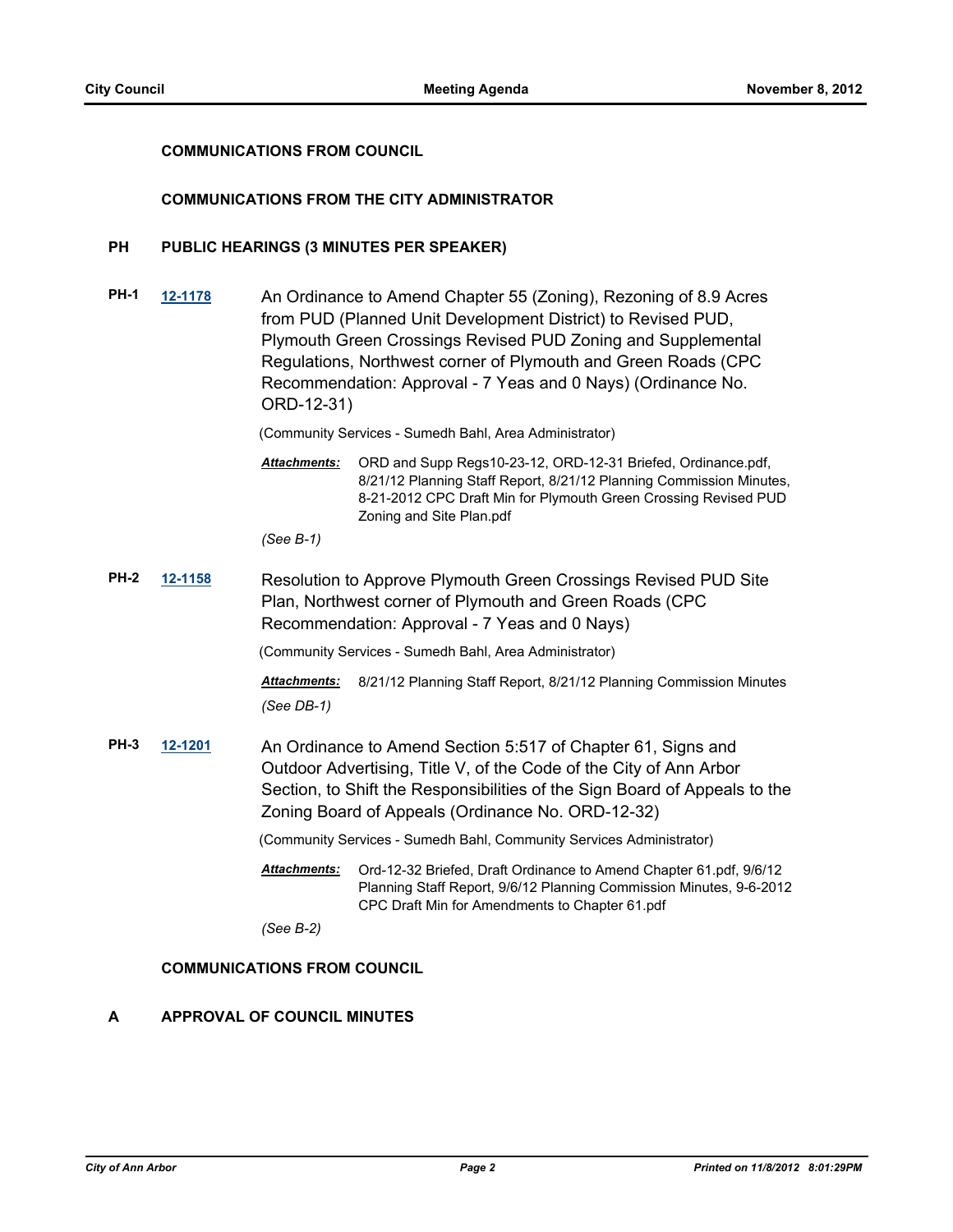**A-1 [12-1386](http://a2gov.legistar.com/gateway.aspx?M=L&ID=9708)** Work Session Meeting minutes of October 8, 2012 and the Regular Session Meeting Minutes of October 15, 2012 (City Clerk Services - Jacqueline Beaudry, City Clerk) 10-08-12 Draft Minutes, 10-15-12 Draft Minutes, 10-15-12 Council Emails *Attachments:*

and Redaction List

# **CA CONSENT AGENDA**

**CA-1 [12-1316](http://a2gov.legistar.com/gateway.aspx?M=L&ID=9635)** Resolution to Approve Agreement with the Michigan Department of Transportation for Construction Engineering Services for Huron Street Pedestrian Island Installation (\$6,400.00)

(Project Management Services - Craig Hupy, Public Services Area Administrator)

- Attachments: CE agreement Huron Ped Island revised 11-2-12, CE agreement Huron Ped Island.pdf
- **CA-2 [12-1354](http://a2gov.legistar.com/gateway.aspx?M=L&ID=9673)** Resolution to Approve Memorandum of Understanding between the City of Ann Arbor and the Township of Scio for the Liberty Road Sanitary Lift **Station**

(Public Services - Craig Hupy, Public Services Administrator)

- Attachments: Lift Station MOU.PDF, Liberty Road Sewer Station Replacement Timeline 10-10-2012.pdf
- **CA-3 [12-1350](http://a2gov.legistar.com/gateway.aspx?M=L&ID=9668)** Resolution to Accept Board of Insurance Administration Minutes of September 26, 2012

(Financial and Administrative Services - Tom Crawford, CFO)

#### **B ORDINANCES - SECOND READING**

**B-1 [12-1178](http://a2gov.legistar.com/gateway.aspx?M=L&ID=9498)** An Ordinance to Amend Chapter 55 (Zoning), Rezoning of 8.9 Acres from PUD (Planned Unit Development District) to Revised PUD, Plymouth Green Crossings Revised PUD Zoning and Supplemental Regulations, Northwest corner of Plymouth and Green Roads (CPC Recommendation: Approval - 7 Yeas and 0 Nays) (Ordinance No. ORD-12-31)

(Community Services - Sumedh Bahl, Area Administrator)

Attachments: ORD and Supp Regs10-23-12, ORD-12-31 Briefed, Ordinance.pdf, 8/21/12 Planning Staff Report, 8/21/12 Planning Commission Minutes, 8-21-2012 CPC Draft Min for Plymouth Green Crossing Revised PUD Zoning and Site Plan.pdf

*(See PH-1)*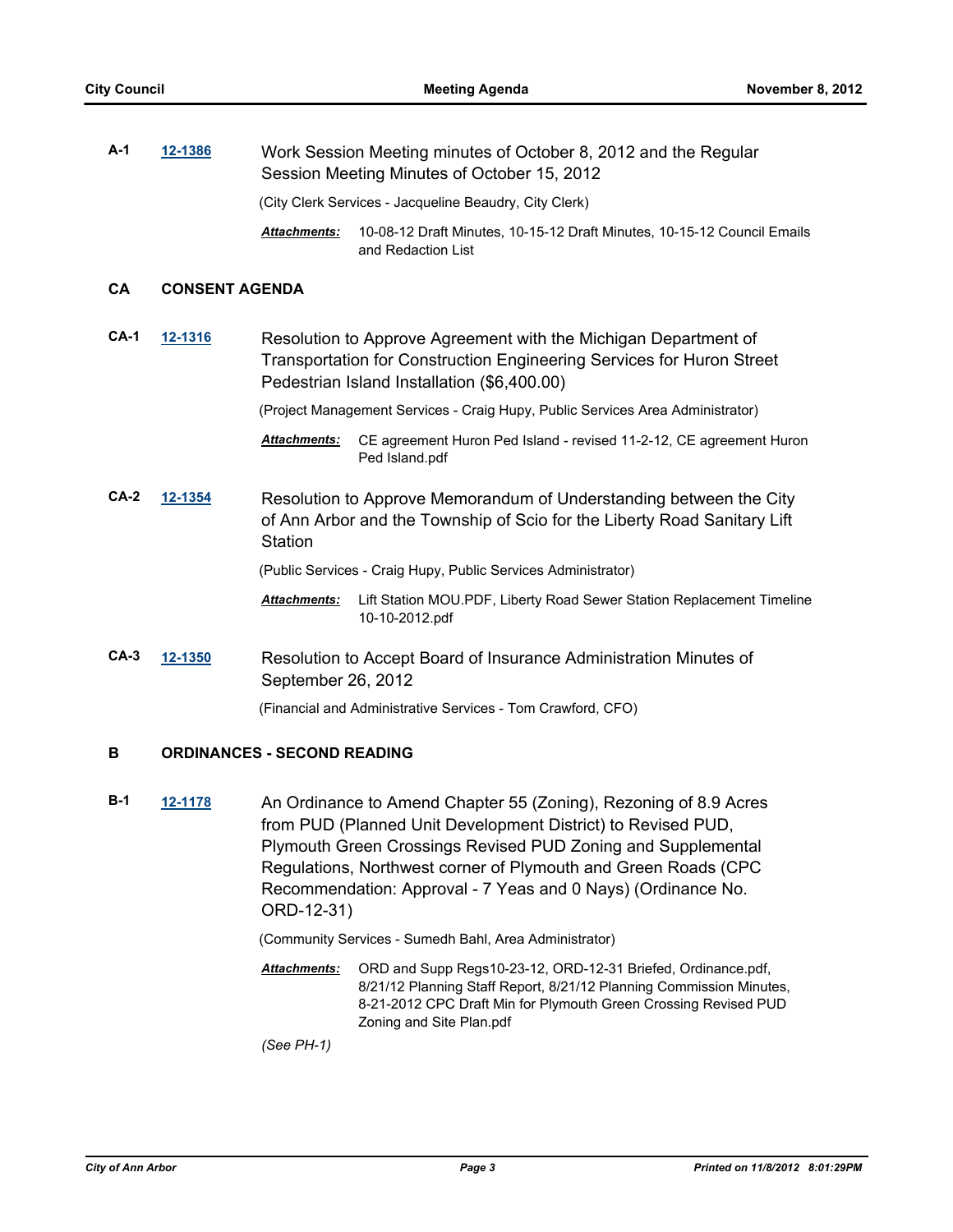| <b>DB-1</b> | 12-1158                           |                                   | Resolution to Approve Plymouth Green Crossings Revised PUD Site<br>Plan, Northwest corner of Plymouth and Green Roads (CPC<br>Recommendation: Approval - 7 Yeas and 0 Nays)                                                                                           |
|-------------|-----------------------------------|-----------------------------------|-----------------------------------------------------------------------------------------------------------------------------------------------------------------------------------------------------------------------------------------------------------------------|
|             |                                   |                                   | (Community Services - Sumedh Bahl, Area Administrator)                                                                                                                                                                                                                |
|             |                                   | <b>Attachments:</b><br>(See PH-2) | 8/21/12 Planning Staff Report, 8/21/12 Planning Commission Minutes                                                                                                                                                                                                    |
| $B-2$       | 12-1201                           |                                   | An Ordinance to Amend Section 5:517 of Chapter 61, Signs and<br>Outdoor Advertising, Title V, of the Code of the City of Ann Arbor<br>Section, to Shift the Responsibilities of the Sign Board of Appeals to the<br>Zoning Board of Appeals (Ordinance No. ORD-12-32) |
|             |                                   |                                   | (Community Services - Sumedh Bahl, Community Services Administrator)                                                                                                                                                                                                  |
|             |                                   | <b>Attachments:</b>               | Ord-12-32 Briefed, Draft Ordinance to Amend Chapter 61.pdf, 9/6/12<br>Planning Staff Report, 9/6/12 Planning Commission Minutes, 9-6-2012<br>CPC Draft Min for Amendments to Chapter 61.pdf                                                                           |
|             |                                   | (See PH-3)                        |                                                                                                                                                                                                                                                                       |
| С           | <b>ORDINANCES - FIRST READING</b> |                                   |                                                                                                                                                                                                                                                                       |
|             | None.                             |                                   |                                                                                                                                                                                                                                                                       |
| D           | <b>MOTIONS AND RESOLUTIONS</b>    |                                   |                                                                                                                                                                                                                                                                       |
| DC          | <b>New Business - Council:</b>    |                                   |                                                                                                                                                                                                                                                                       |
| <b>DC-1</b> | 12-1392                           | <b>Study Task Force</b>           | Resolution to Add a Position to the North Main/Huron River Corridor                                                                                                                                                                                                   |
|             |                                   | (City Council)                    |                                                                                                                                                                                                                                                                       |
|             |                                   | <u>Sponsors:</u>                  | <b>Briere</b>                                                                                                                                                                                                                                                         |
| DC-2        | 12-1394                           |                                   | Resolution to Exempt Community Action Network from the<br>Requirements of the Living Wage Ordinance                                                                                                                                                                   |
|             |                                   | (Coty Council)                    |                                                                                                                                                                                                                                                                       |

*Sponsors:* Lumm

*Attachments:* CAN Living Wage Compliance Plan (2)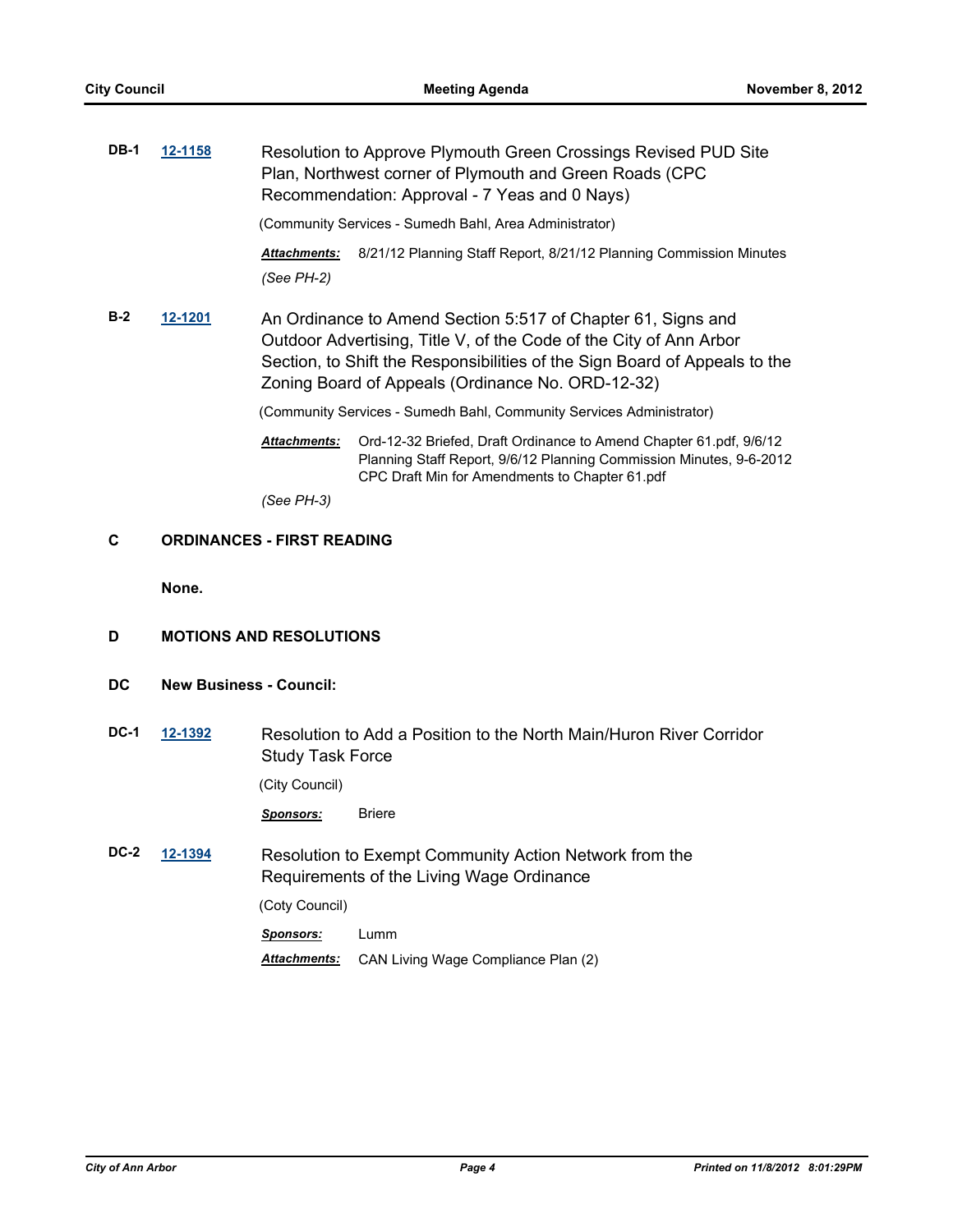| $DC-3$ | 12-1355        | Resolution to Approve a Request from Cherry Republic, Inc., for a New<br>Wine Tasting Room to be located at 223 S. Main St., d/b/a Cherry<br>Republic                                                                                                               |
|--------|----------------|---------------------------------------------------------------------------------------------------------------------------------------------------------------------------------------------------------------------------------------------------------------------|
|        |                | (City Clerk Services - Jacqueline Beaudry, City Clerk)                                                                                                                                                                                                              |
|        |                | Council Liquor License Review Committee<br><u>Sponsors:</u>                                                                                                                                                                                                         |
|        |                | <u> Attachments:</u><br>223 s. main st. - Cherry Republic                                                                                                                                                                                                           |
|        |                | (Added 11/1/12)                                                                                                                                                                                                                                                     |
| DC-4   | 12-1398        | Resolution Regarding Transitioning the City's Employee Retirement<br>Plan from a Defined Benefit Plan to a Defined Contribution Plan                                                                                                                                |
|        |                | (City Council)                                                                                                                                                                                                                                                      |
|        |                | Lumm<br><b>Sponsors:</b><br>(Added 11/2/12)                                                                                                                                                                                                                         |
| DC-5   | <u>12-1404</u> |                                                                                                                                                                                                                                                                     |
|        |                | Resolution to Withdraw from the New Act 196 Public Transportation<br>Authority, to Terminate the 4-Party Agreement between the City, AATA,<br>Ypsilanti and Washtenaw County, and to Continue Discussion of<br><b>Expanded Transit Among Urban Core Communities</b> |
|        |                | (Mayor John Hieftje - City Council)                                                                                                                                                                                                                                 |
|        |                | Hieftje, Briere, Taylor, Higgins and Kunselman<br><b>Sponsors:</b><br>(Added 11/7/12 and Revised 11/8/12)                                                                                                                                                           |
| DC-6   | 12-1407        | Resolution to Allocate Funds to the Affordable Housing Fund                                                                                                                                                                                                         |
|        |                | (City Council)                                                                                                                                                                                                                                                      |
|        |                | Higgins, Smith, Hieftje, Teall and Briere<br><b>Sponsors:</b><br>(Added 11/7/12)                                                                                                                                                                                    |
| DC-7   | 12-1410        | Resolution to Increase Fire Services Authorized Staffing Level (8 Votes<br><b>Required)</b>                                                                                                                                                                         |
|        |                | (City Administrator - Steven D. Powers, City Administrator)                                                                                                                                                                                                         |
|        |                | Hieftje, Higgins and Lumm<br><b>Sponsors:</b><br>(Added 11/8/12)                                                                                                                                                                                                    |
| DB     |                | <b>New Business - Boards and Commissions:</b>                                                                                                                                                                                                                       |
|        |                | (See Ordinances - Second Reading for DB-1)                                                                                                                                                                                                                          |

# **DS New Business - Staff:**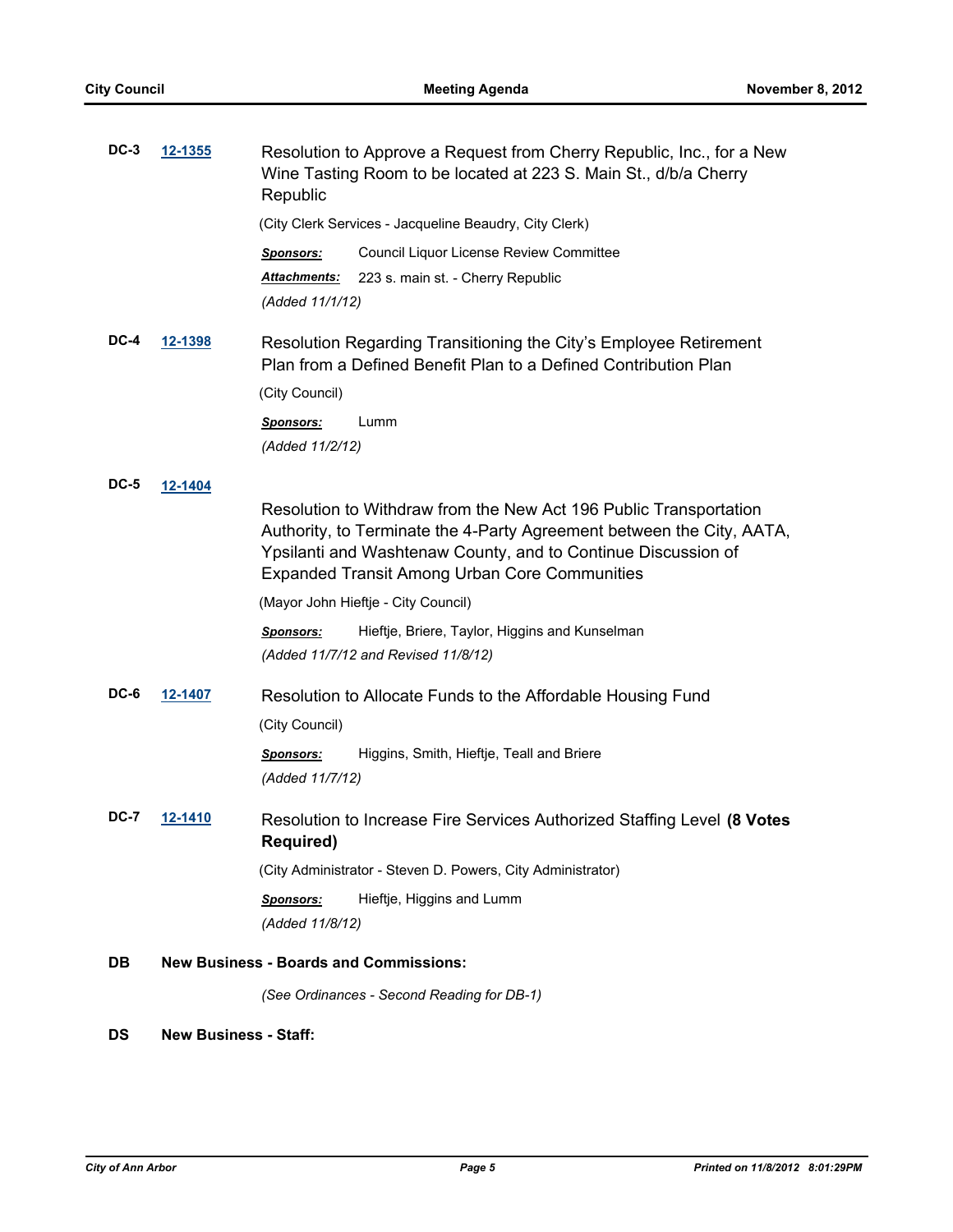| <b>DS-1</b> | 12-1322        | Resolution to Approve the Purchase of One Compressed Natural Gas<br>Powered Front Loading Refuse Truck from Bell Equipment Company<br>$($ ITB # 4250 \$302,357.00)<br>(Fleet & Facilities Services - Craig Hupy P.E., Public Services Administrator) |
|-------------|----------------|------------------------------------------------------------------------------------------------------------------------------------------------------------------------------------------------------------------------------------------------------|
| <b>DS-2</b> | 12-1321        | Resolution to Accept and Allocate Michigan Supreme Court State Court<br>Administrative Office Michigan Drug Court Grant Program Grant and<br>Approve Grant Contract (\$70,000.00) (8 Votes Required)                                                 |
|             |                | (Fifteenth District Court Services - Keith Zeisloft, Court Administrator)                                                                                                                                                                            |
|             |                | 08 Nov 12 15DC SCAO-MDCGP 2013 Grant Contract (2)<br>Attachments:                                                                                                                                                                                    |
| <b>DS-3</b> | <u>12-1320</u> | Resolution to Accept and Allocate Michigan Supreme Court State Court<br>Administrative Office DWI Drug Treatment Court Program Grant and<br>Approve Grant Contract (\$25,000.00) (8 Votes Required)                                                  |
|             |                | (Fifteenth District Court Services - Keith Zeisloft, Court Administrator)                                                                                                                                                                            |
|             |                | 08 Nov 12 15DC SCAO-OHSP 2013 Grant Contract<br><b>Attachments:</b>                                                                                                                                                                                  |
| $DS-4$      | 12-1310        | Resolution to Approve Agreement with the Michigan Department of<br>Transportation for the Thurston Elementary Safe Routes to School<br>Project (\$111,800.00)                                                                                        |
|             |                | (Project Management Services - Craig Hupy, Public Services Area Administrator)                                                                                                                                                                       |
|             |                | Attachments:<br>Thurston city state agreement-revised 11-2-12, thurston city state<br>agrmnt.pdf                                                                                                                                                     |
| <b>DS-5</b> | 12-1202        | Resolution to Dissolve the Sign Board of Appeals                                                                                                                                                                                                     |
|             |                | (Planning and Development Services - Sumedh Bahl, Community Services Area<br>Administrator)                                                                                                                                                          |
| DS-6        | 12-1343        | Resolution to Approve a Purchase Order to Manpower for Seasonal<br>Employees for Field Operations within the Public Services Area not to<br>exceed \$55,000.00                                                                                       |
|             |                | (Field Operations Services - Craig Hupy)                                                                                                                                                                                                             |
| E           |                | <b>COMMUNICATIONS FROM THE MAYOR</b>                                                                                                                                                                                                                 |
| $E-1$       | 12-1420        | 11/8/12 Appointment Confirmations<br>(Mayor's Office)                                                                                                                                                                                                |
| $E-2$       | 12-1408        | Appointment - Nomination                                                                                                                                                                                                                             |

(Mayor's Office)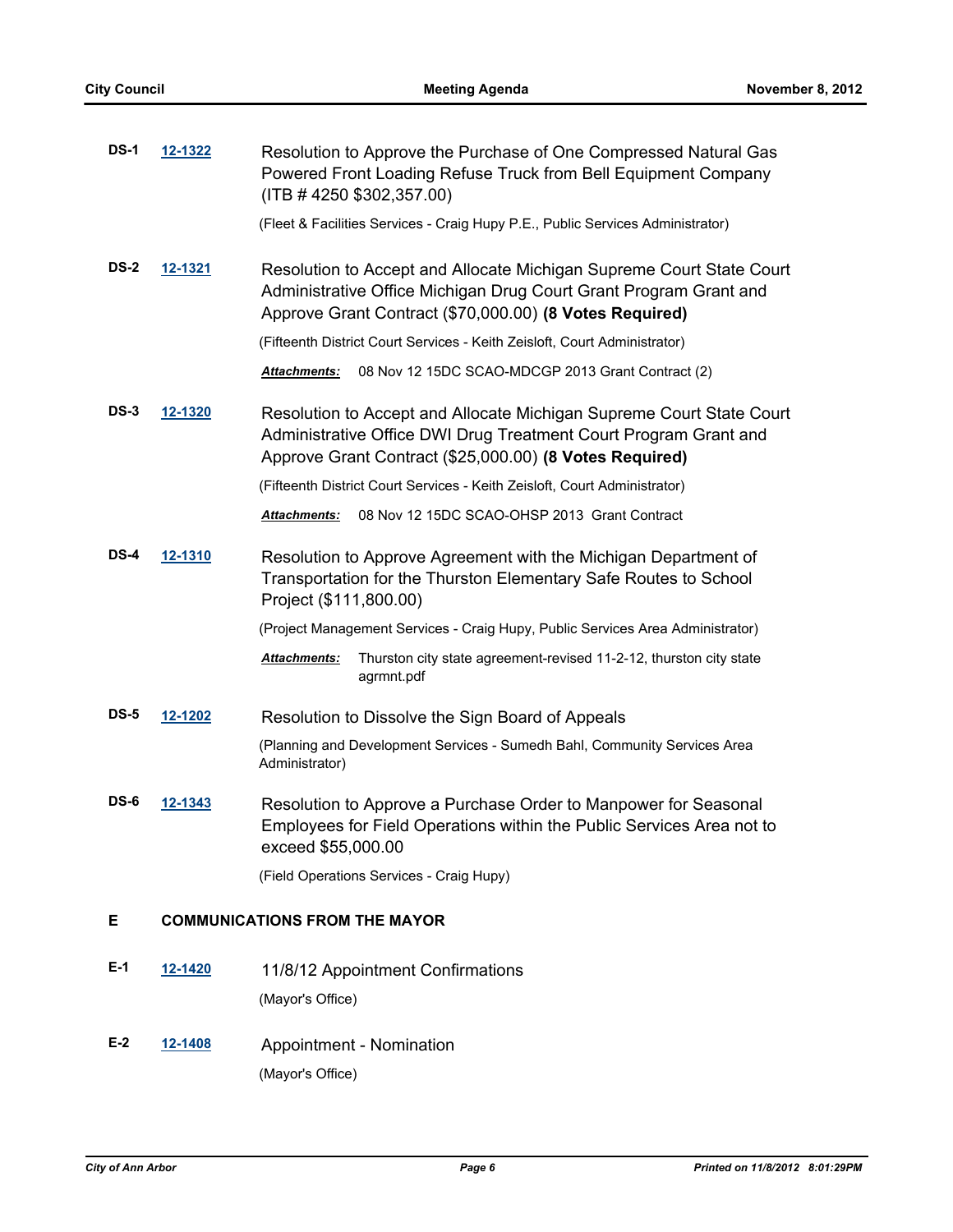# **COMMUNICATIONS FROM COUNCIL**

# **F WRITTEN COMMUNICATIONS FROM THE CITY ADMINISTRATOR**

**F-1 [12-1344](http://a2gov.legistar.com/gateway.aspx?M=L&ID=9662)** Third Quarter 2012 Investment Portfolio Report (Financial and Administrative Services - Matthew V. Horning, Treasurer) *Attachments:* 2012 Q3 Portfolio Report.pdf, 2012 Q3 Portfolio Summary.pdf

## **G COMMUNICATIONS FROM THE CITY ATTORNEY**

# **H & I CLERK'S REPORT OF COMMUNICATIONS, PETITIONS AND REFERRALS**

- **H The following communications were referred as indicated:**
- **H-1 [12-1368](http://a2gov.legistar.com/gateway.aspx?M=L&ID=9688)** Communication from Sandra S. Elser regarding Notice of Intent to Establish the Catherine Place Condominiums - Planning and Development Services

(City Clerk Services)

*Attachments:* Catherine Place Condominiums Notice of Intent

**H-2 [12-1377](http://a2gov.legistar.com/gateway.aspx?M=L&ID=9698)** Communication from Michael Ford, Chief Executive Officer of the Ann Arbor Transportation Authority (AATA) regarding status of the newly forming countywide transit authority

(City Clerk Services)

*Attachments:* Communication from AATA, AATA Letter 10-19-12

**H-3 [12-1382](http://a2gov.legistar.com/gateway.aspx?M=L&ID=9704)** Communications from Janis Bobrin regarding notice of hearings on proposed Allen Creek Miller Ave. Project scheduled for November 15, 2012 and the Allen Creek Miller Ave. Drain Project - Planning and Development Services

(City Clerk Services)

- Attachments: Communication from Janis Bobrin Re Allen Creek Miller Ave Project Hearing, Communication from Janis Bobrin
- **H-4 [12-1383](http://a2gov.legistar.com/gateway.aspx?M=L&ID=9705)** Communication from the Washtenaw County Parks and Recreation Commission regarding the Connecting Communities Initiative - Parks and Recreation

(City Clerk Services)

Communication from Washtenaw County Parks and Recreation Commission *Attachments:*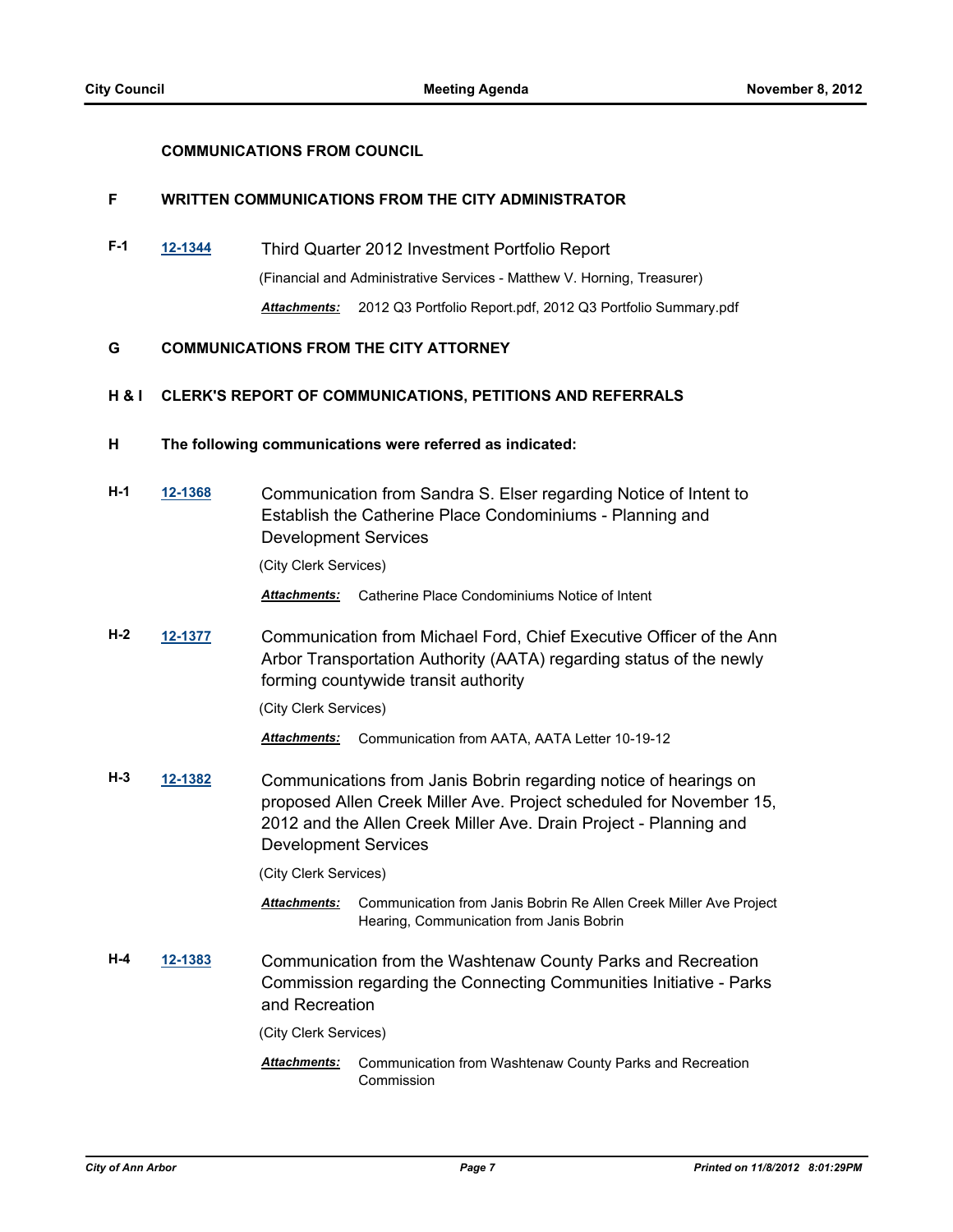| $H-5$ | 12-1415        | Communication from the Washtenaw County Administrator regarding<br>Official 30-day Notice under Public Act 196 for Local Communities to<br>Decide Whether to Withdraw from "The Washtenaw Ride" Countywide<br><b>Transportation Authority</b> |
|-------|----------------|-----------------------------------------------------------------------------------------------------------------------------------------------------------------------------------------------------------------------------------------------|
|       |                | (CityClerk Services)                                                                                                                                                                                                                          |
|       |                | Communication from Washtenaw County Administrator<br><b>Attachments:</b><br>(Added 11/8/12)                                                                                                                                                   |
| L     |                | The following minutes were received for file:                                                                                                                                                                                                 |
| $I-1$ | 12-0987        | Council Liquor License Review Committee Meeting Minutes - June 22<br>and July 20, 2012                                                                                                                                                        |
|       |                | (City Clerk - Jacqueline Beaudry)                                                                                                                                                                                                             |
|       |                | 2012-06-22 liquor committee minutes, 2012-07-20 Liquor committee<br><b>Attachments:</b><br>minutes                                                                                                                                            |
| $I-2$ | 12-1197        | Zoning Board of Appeals Meeting Minutes August 22, 2012                                                                                                                                                                                       |
|       |                | (Planning and Development Services)                                                                                                                                                                                                           |
|       |                | 8-22-2012 ZBA Approved Minutes.pdf<br><u> Attachments:</u>                                                                                                                                                                                    |
| $I-3$ | 12-1207        | Park Advisory Commission Meeting Minutes of August 21, 2012                                                                                                                                                                                   |
|       |                | (Park Advisory Commission)                                                                                                                                                                                                                    |
|       |                | 8-21-2012 PAC Approved Minutes.pdf<br><u> Attachments:</u>                                                                                                                                                                                    |
| I-4   | <u>12-1211</u> | Airport Advisory Committee Minutes - July 18, 2012                                                                                                                                                                                            |
|       |                | (Fleet & Facilities Services - Matthew J. Kulhanek)                                                                                                                                                                                           |
|       |                | AAC minutes 071812.pdf<br><u> Attachments:</u>                                                                                                                                                                                                |
| I-5   | 12-1317        | Ann Arbor Downtown Development Authority Minutes - September 5,<br>2012                                                                                                                                                                       |
|       |                | (Downtown Development Authority - Susan Pollay, Executive Director)                                                                                                                                                                           |
|       |                | DDA Minutes 9-5-12<br>Attachments:                                                                                                                                                                                                            |
| I-6   | <u>12-1319</u> | Downtown Area Citizens Advisory Council Minutes - October 2, 2012                                                                                                                                                                             |
|       |                | (Downtown Development Authority - Susan Pollay, Executive Director)                                                                                                                                                                           |
|       |                | Downtown Area Citizen Advisory Council Meeting Minutes 100212<br><b>Attachments:</b>                                                                                                                                                          |
| I-7   | 12-1372        | Ann Arbor Public Art Commission Meeting Minutes - August 2012                                                                                                                                                                                 |
|       |                | (Public Services - Craig Hupy, Public Services Administrator)                                                                                                                                                                                 |
|       |                | Attachments:<br>AAPAC Meeting Minutes - August 2012.pdf                                                                                                                                                                                       |